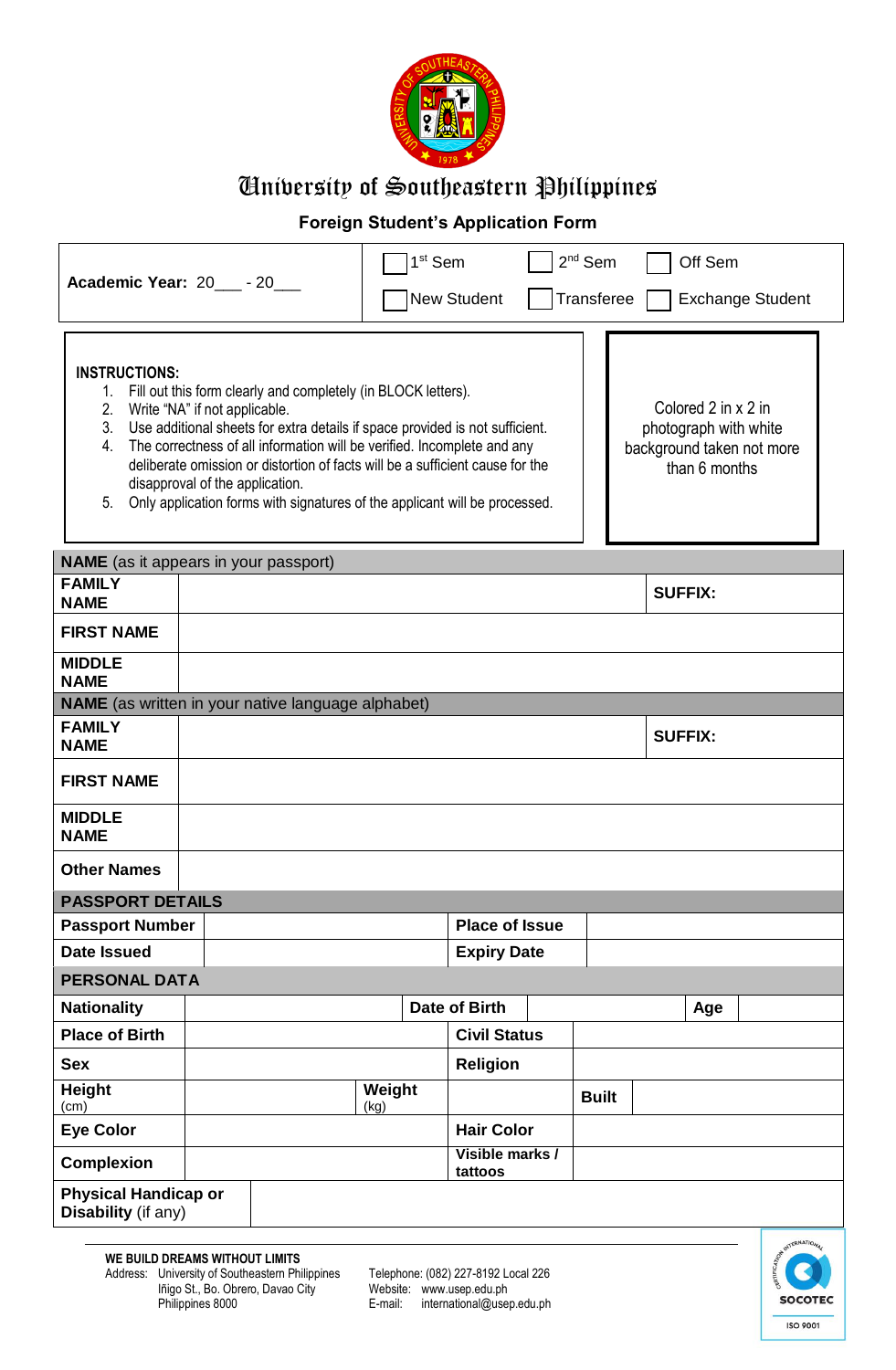**MEDICAL HISTORY** (Please list any illness (physical/mental) which you had in the last five (5) years.

| <b>Languag(es) Spoken</b> |                    |  |  |  |
|---------------------------|--------------------|--|--|--|
| Language                  | <b>Proficiency</b> |  |  |  |
|                           |                    |  |  |  |
|                           |                    |  |  |  |
|                           |                    |  |  |  |

|                                                                         | <b>CONTACT DETAILS IN THE HOME COUNTRY</b> |                   |             |                                 |                |     |
|-------------------------------------------------------------------------|--------------------------------------------|-------------------|-------------|---------------------------------|----------------|-----|
| Address:                                                                |                                            |                   |             |                                 |                |     |
| Telephone Number (s):                                                   |                                            |                   |             |                                 |                |     |
| <b>CONTACT DETAILS IN THE PHILIPPINES</b>                               |                                            |                   |             |                                 |                |     |
| Address:                                                                |                                            |                   |             |                                 |                |     |
| Telephone Number (s):                                                   |                                            |                   |             |                                 |                |     |
| <b>EMAIL ADDRESS(ES)</b>                                                |                                            |                   |             |                                 |                |     |
| 1.                                                                      |                                            |                   | 2.          |                                 |                |     |
| <b>FAMILY BACKGROUND</b>                                                |                                            |                   |             |                                 |                |     |
|                                                                         |                                            | <b>Occupation</b> |             | <b>Contact</b><br><b>Number</b> | <b>Address</b> |     |
| <b>Father's Name</b>                                                    |                                            |                   |             |                                 |                |     |
| <b>Mother's Name</b>                                                    |                                            |                   |             |                                 |                |     |
| Spouse's Name (if married)                                              |                                            |                   |             |                                 |                |     |
| <b>Children</b> (if applicable)<br><b>Siblings</b> (brothers / sisters) |                                            |                   |             |                                 |                |     |
| <b>Name</b>                                                             |                                            | Age               | <b>Name</b> |                                 |                | Age |
|                                                                         |                                            |                   |             |                                 |                |     |
|                                                                         |                                            |                   |             |                                 |                |     |
|                                                                         |                                            |                   |             |                                 |                |     |
|                                                                         |                                            |                   |             |                                 |                |     |

Philippines 8000 E-mail: international@usep.edu.ph

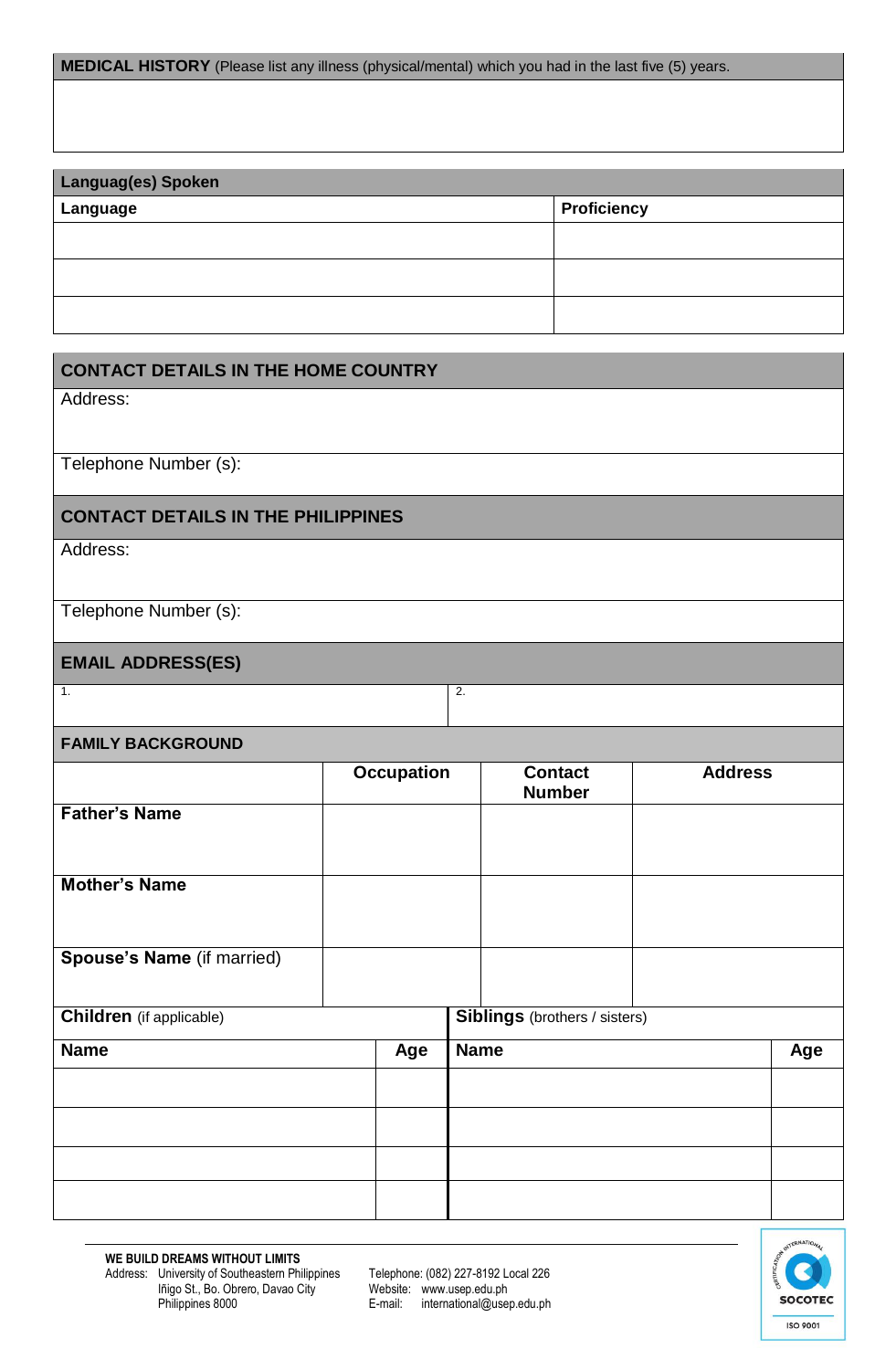| <b>EDUCATIONAL BACKGROUND</b>                                                                                                                                                                                              |                                                                                                                                            |                                                                                                                                     |  |                                |                                 |
|----------------------------------------------------------------------------------------------------------------------------------------------------------------------------------------------------------------------------|--------------------------------------------------------------------------------------------------------------------------------------------|-------------------------------------------------------------------------------------------------------------------------------------|--|--------------------------------|---------------------------------|
|                                                                                                                                                                                                                            |                                                                                                                                            | <b>Name of School</b><br>(Do not abbreviate)                                                                                        |  | <b>Address</b>                 | <b>Years</b><br><b>Attended</b> |
| <b>Elementary</b>                                                                                                                                                                                                          |                                                                                                                                            |                                                                                                                                     |  |                                |                                 |
| <b>Secondary</b>                                                                                                                                                                                                           |                                                                                                                                            |                                                                                                                                     |  |                                |                                 |
| <b>Vocational</b>                                                                                                                                                                                                          |                                                                                                                                            |                                                                                                                                     |  |                                |                                 |
| <b>College</b><br>Course:                                                                                                                                                                                                  |                                                                                                                                            |                                                                                                                                     |  |                                |                                 |
| <b>Post Graduate</b><br><b>College</b><br>Course:                                                                                                                                                                          |                                                                                                                                            |                                                                                                                                     |  |                                |                                 |
|                                                                                                                                                                                                                            | If NO, what happened to your application?<br>Accepted and enrolled at __<br>Accepted but did not enroll at<br>Application was not approved | Is this your first time to seek admission to a Philippine university? ______ YES _______ NO<br>(Name of school)<br>(Name of school) |  |                                |                                 |
| Is this your first time to seek admission to the University of Southeastern Philippines? ___ YES ___ NO                                                                                                                    |                                                                                                                                            |                                                                                                                                     |  |                                |                                 |
| How will your Education be supported?<br>Parents<br>Scholarship, state the name of the scholarship__________________________________<br>What are your sources of information about University of Southeastern Philippines? |                                                                                                                                            |                                                                                                                                     |  |                                |                                 |
|                                                                                                                                                                                                                            | Parents<br>Family friends<br>Friends who are<br>students here<br>Brother / Sister                                                          | Teacher in College<br>Newspaper Ad<br>Convocation<br>Internet                                                                       |  | Own effort<br>Others, specify: |                                 |

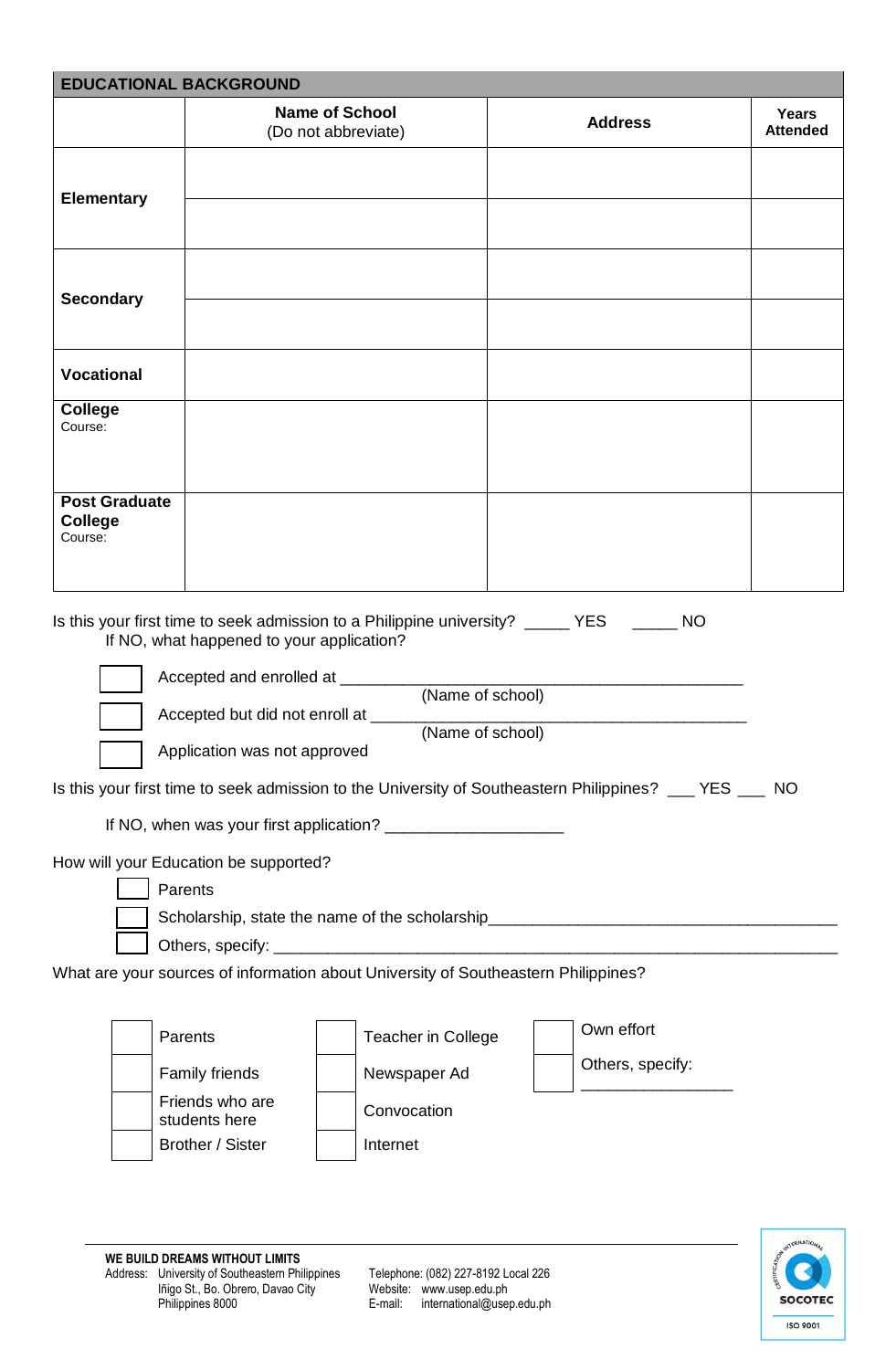If you will be studying here in Davao City, where will you most likely be staying?

At home, with parents and all particles of  $\vert$  Others, specify:

At a boarding house / dormitory At an apartment with relatives

At the house of relatives

| <b>CHARACTER REFERENCE</b> |                    |                 |                                 |  |  |
|----------------------------|--------------------|-----------------|---------------------------------|--|--|
| <b>Name</b>                | <b>Institution</b> | <b>Position</b> | <b>Contact</b><br><b>Number</b> |  |  |
|                            |                    |                 |                                 |  |  |
|                            |                    |                 |                                 |  |  |
|                            |                    |                 |                                 |  |  |
|                            |                    |                 |                                 |  |  |

I certify that the foregoing entries are true and correct to the best of my knowledge and belief.

 *Student's Signature / Date*

*\_\_\_\_\_\_\_\_\_\_\_\_\_\_\_\_\_\_\_\_\_\_\_\_\_\_\_\_\_\_\_\_\_*

| Left thumb mark | Right thumb mark |
|-----------------|------------------|

#### *Send this application to:* **INTERNATIONAL AFFAIRS DIVISION**

University of Southeastern Philippines Iñigo St. Bo. Obrero, Davao City 8000 Philippines

Submit this application together with the following:

- a. Original Scholastic Records duly translated and authenticated by the Philippine Foreign Service Post located in the foreign student applicant's home country or legal residence;
- b. Five (5) copies of Personal History Statement in English and in the national alphabet of the foreign student applicant;
- c. Recommendation from any two of the following to be placed in a sealed envelope:<br>i. Principal or Dean
- Principal or Dean
- ii. Student Affairs Director or Guidance Director
- iii. Research/Thesis Adviser
- iv. Immediate Supervisor (if working)
- d. Notarized affidavit of support including bank statements or notarized notice of grant for institutional scholars to cover expenses for foreign student's accommodation and subsistence, as well as school dues and other incidental expenses;
- e. Original Medical Certificate issued by an authorized physician including, but not limited to, standardsized chest x-ray and Hepatitis B clearance;
- f. Photocopy of the data page of passport with name, photo, birthdate and birthplace duly authenticated by the Philippine Foreign Service Post located in the foreign student applicant's home country or legal residence;
- g. Original Birth Certificate duly authenticated by the Philippine Foreign Service Post located in the foreign student applicant's home country or legal residence;
- h. Police Clearance issued by the National Police Authorities in the foreign student applicant's home country or legal residence, authenticated by the Philippine Foreign Service Post having consular jurisdiction over the place;
- Six (6) recent passport-size (4.5 cm x 3.5 cm) colored pictures with white background;
- j. IELTS with a total band score not lower than 6 in all areas and/or TOEFL score of 60-78 taken within the last two years; and
- Proof of payment of the processing fee.

*NOTE TO APPLICANT: All communications pertaining to this application will be sent to you at the home address and email address you provided. Please notify us for any change of address as soon as possible.*